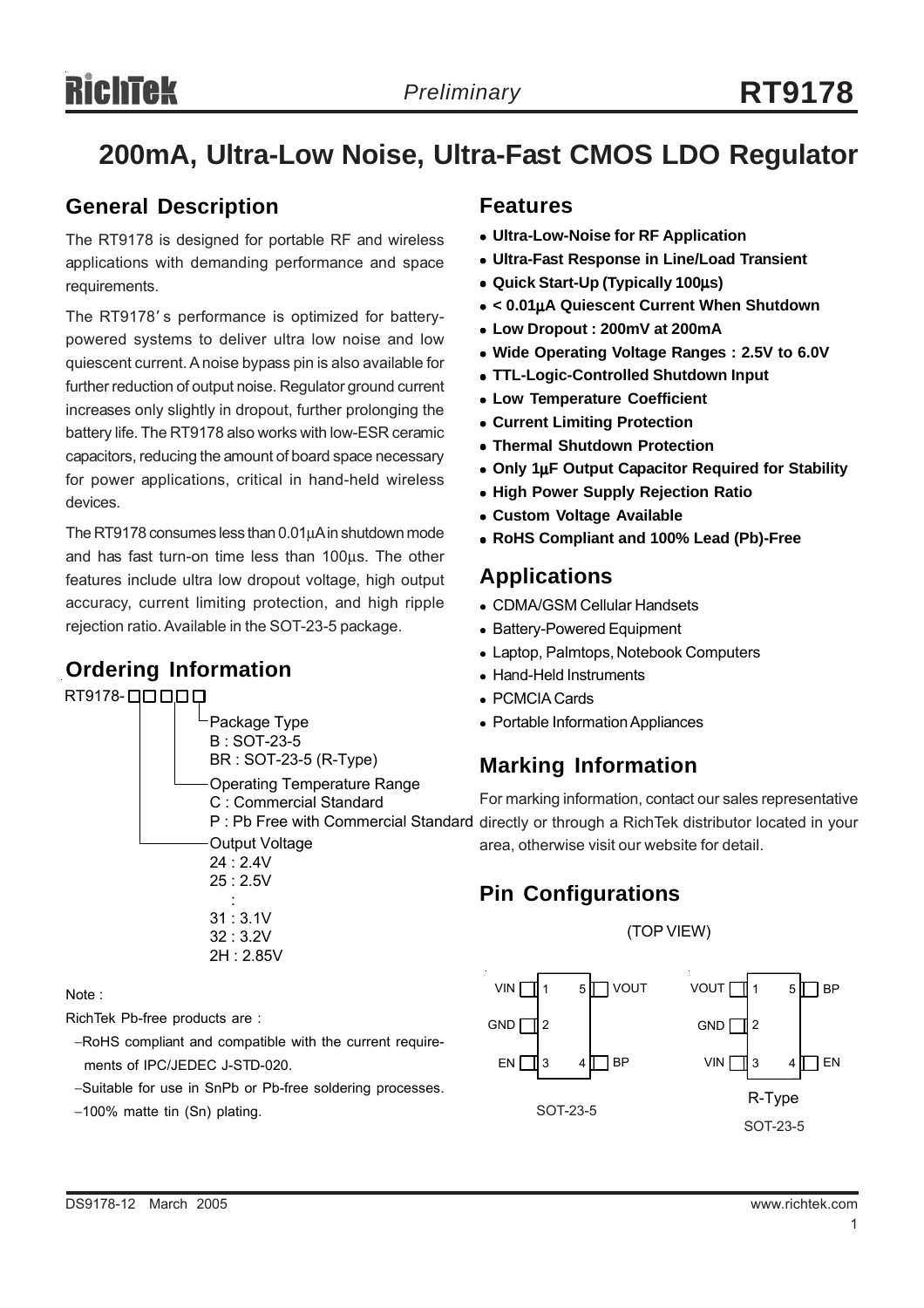## **Typical Application Circuit**



## **Functional Pin Description**

| Pin No.     |                              | <b>Pin Name</b> | <b>Pin Function</b>                                                                              |  |
|-------------|------------------------------|-----------------|--------------------------------------------------------------------------------------------------|--|
| RT9178-□□CB | $ RT9178-\square\square$ CBR |                 |                                                                                                  |  |
|             | 3                            | <b>VIN</b>      | Power Input Voltage                                                                              |  |
| 5           |                              | <b>VOUT</b>     | Output Voltage                                                                                   |  |
| 2           |                              | <b>GND</b>      | Ground                                                                                           |  |
| 3           | 4                            | EN              | Shutdown Input Logic, Active Low. If the Shutdown Feature<br>is not Required, Connect EN to VIN. |  |
| 4           | 5                            | ΒP              | Reference Noise Bypass                                                                           |  |

## **Function Block Diagram**

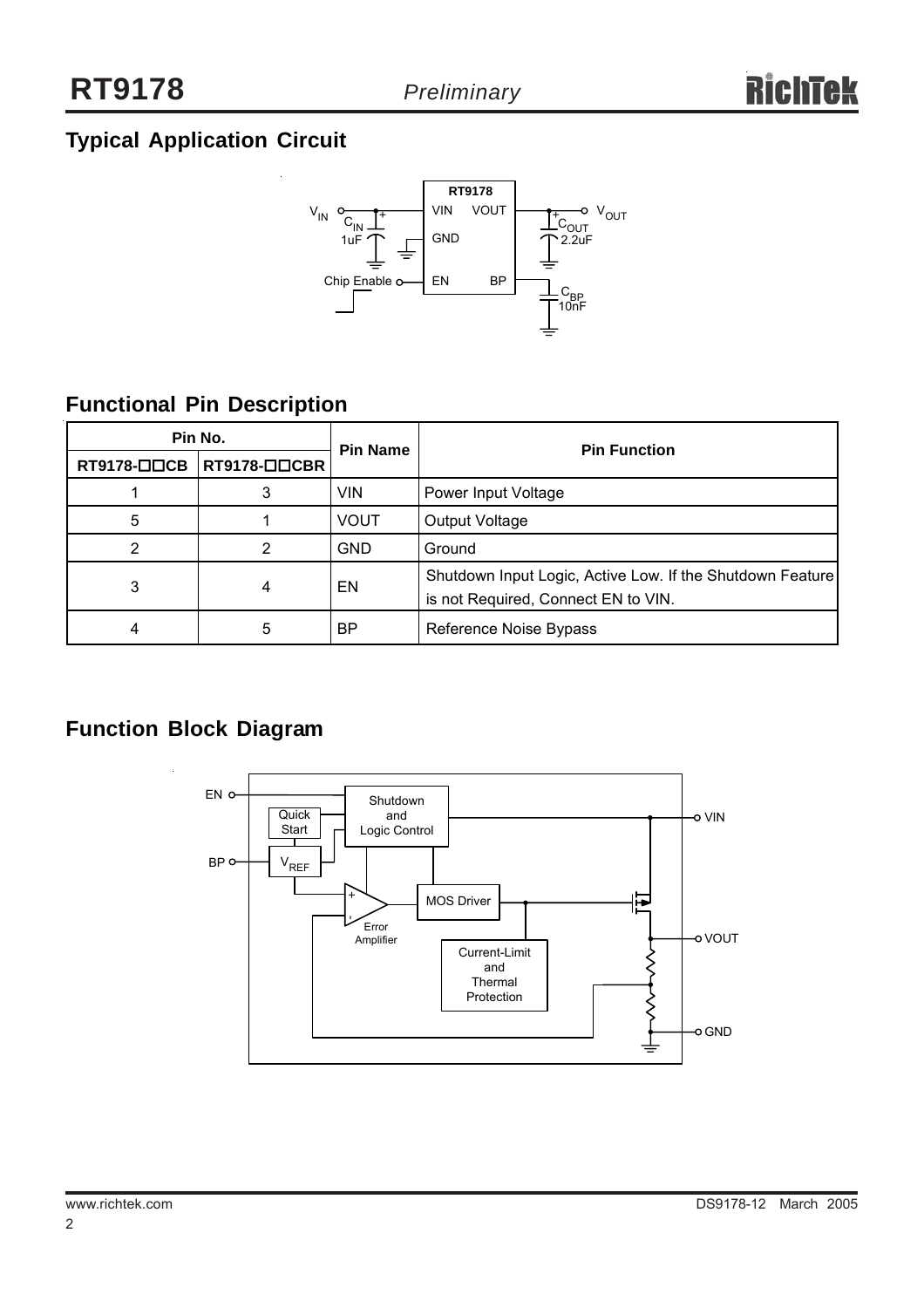## **Absolute Maximum Ratings** (Note 1)

| • Power Dissipation, $P_D @ T_A = 25^{\circ}C$      |  |
|-----------------------------------------------------|--|
|                                                     |  |
| • Package Thermal Resistance (Note 8)               |  |
|                                                     |  |
|                                                     |  |
|                                                     |  |
|                                                     |  |
| • ESD Susceptibility (Note 2)                       |  |
|                                                     |  |
|                                                     |  |
| <b>Recommended Operating Conditions</b><br>(Note 3) |  |
|                                                     |  |

## <sup>z</sup>Shutdown Input Voltage --------------------------------------------------------------------------------------------- 0V to 6V <sup>z</sup>Junction Temperature Range --------------------------------------------------------------------------------------- −40°C to 125°C

## **Electrical Characteristics**

 $(V_{IN} = V_{OUT} + 1V, C_{IN} = C_{OUT} = 1\mu F, C_{BP} = 1nF, T_A = 25^{\circ}C$  unless otherwise specified)

|                                     | <b>Parameter</b>   | <b>Symbol</b>            | <b>Test Conditions</b>                                                    | Min       | <b>Typ</b>   | <b>Max</b>               | <b>Units</b>    |
|-------------------------------------|--------------------|--------------------------|---------------------------------------------------------------------------|-----------|--------------|--------------------------|-----------------|
| <b>Output Voltage Accuracy</b>      |                    | $\Delta V_{\text{OUT}}$  | $I_{\text{OUT}} = 1 \text{mA}$                                            | $-2$      | --           | $+2$                     | %               |
| <b>Current Limit</b>                |                    | <b>LIM</b>               | $R_{LOAD}$ = 1 $\Omega$                                                   | 400<br>-- |              | $\overline{\phantom{a}}$ | mA              |
| <b>Quiescent Current</b>            | (Note 6)           | $I_{\mathsf{Q}}$         | $V_{EN}$ > 1.0V, $I_{OUT}$ = 0mA<br>--                                    |           | 90           | 150                      | μA              |
| Dropout Voltage                     | (Note 4)           | $V_{DROP}$               | $I_{OUT}$ = 200mA                                                         | --        | 200          | 300                      | mV              |
| Line Regulation                     |                    | $\Delta V_{LINE}$        | $V_{IN}$ = ( $V_{OUT}$ + 0.3V) to 6.0V,<br>$I_{\text{OUT}} = 1 \text{mA}$ |           |              | 6                        | mV/V            |
| Load Regulation                     | (Note 5)           | $\Delta V_{\text{LOAD}}$ | 1mA < $I_{OUT}$ < 200mA                                                   | --        | 7            | 20                       | mV              |
| <b>Standby Current</b>              | (Note 7)           | I <sub>STBY</sub>        | $V_{EN}$ = GND, Shutdown                                                  | --        | 0.01         | 1                        | μA              |
| <b>EN Input Bias Current</b>        |                    | $I_{IBSD}$               | $V_{EN}$ = GND or VIN                                                     | --        | $\mathbf{0}$ | 100                      | nA              |
| <b>EN Threshold</b>                 | Logic-Low Voltage  | $V_{IL}$                 | $V_{\text{IN}}$ = 3V to 5.5V, Shutdown                                    | --        | --           | 0.4                      | V               |
|                                     | Logic-High Voltage | $V_{IH}$                 | $V_{IN}$ = 3V to 5.5V, Start-Up                                           | 1.0       | --           | $-$                      |                 |
| <b>Output Noise Voltage</b>         |                    | $e_{NO}$                 | 10Hz to 100kHz, $I_{OUT}$ = 200mA<br>$C_{\text{OUT}} = 10 \mu F$          | --        | 50           | --                       | $\mu V_{RMS}$   |
| Power Supply                        | $f = 100$ Hz       | <b>PSRR</b>              | $C_{\text{OUT}} = 10 \mu F$ , $I_{\text{OUT}} = 200 \text{mA}$            |           | $-70$        | --                       | dB              |
| <b>Rejection Rate</b>               | $f = 10k$ Hz       |                          |                                                                           | --        | $-40$        | --                       |                 |
| <b>Thermal Shutdown Temperature</b> |                    | ${\sf T}_{\texttt{SD}}$  |                                                                           |           | 150          | --                       | $\rm ^{\circ}C$ |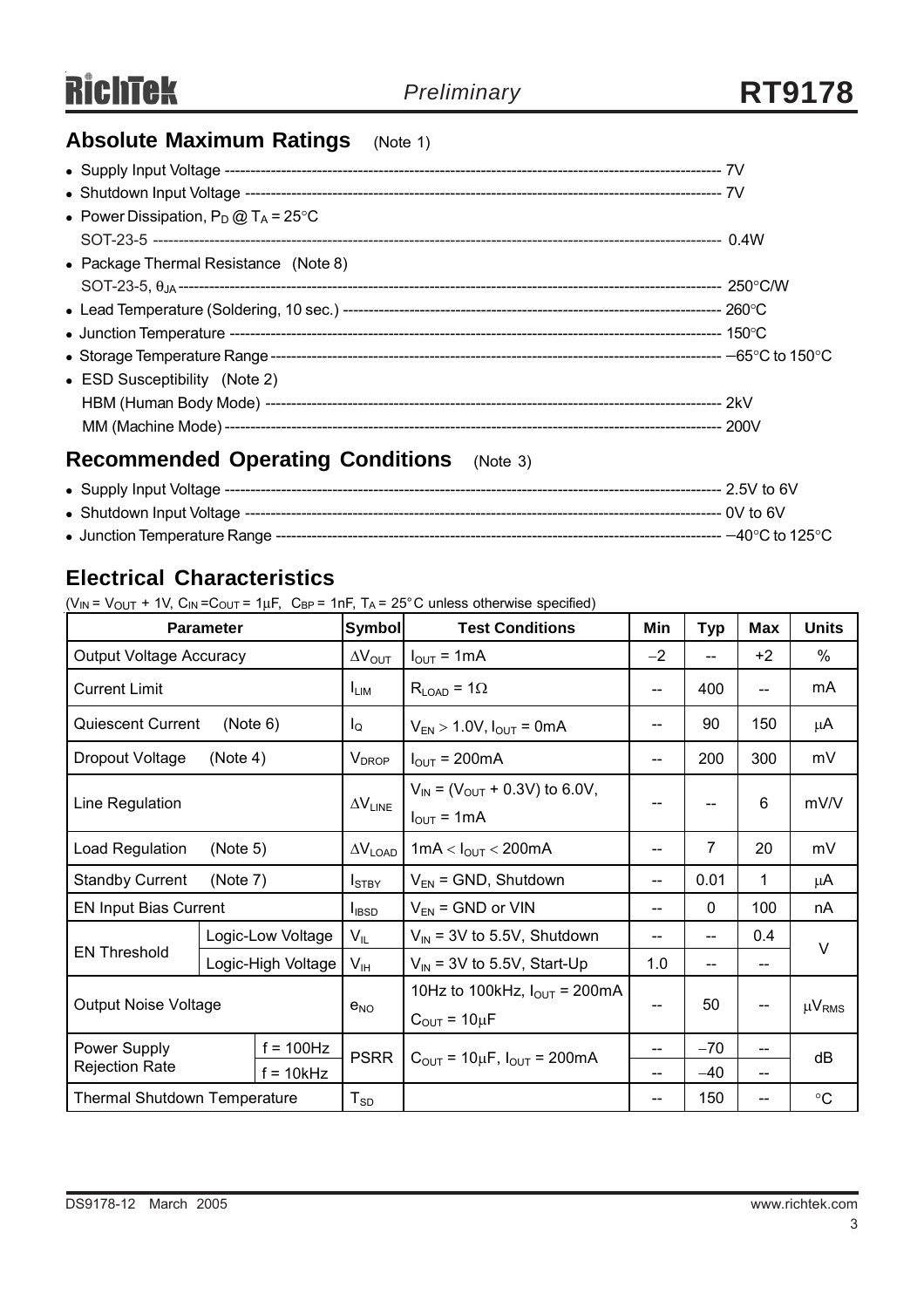- **Note 1.** Stresses listed as the above "Absolute Maximum Ratings" may cause permanent damage to the device. These are for stress ratings. Functional operation of the device at these or any other conditions beyond those indicated in the operational sections of the specifications is not implied. Exposure to absolute maximum rating conditions for extended periods may remain possibility to affect device reliability.
- **Note 2.** Devices are ESD sensitive. Handling precaution recommended.
- **Note 3.** The device is not guaranteed to function outside its operating conditions.
- Note 4. The dropout voltage is defined as V<sub>IN</sub> -V<sub>OUT</sub>, which is measured when V<sub>OUT</sub> is V<sub>OUT(NORMAL)</sub> − 100mV.
- **Note 5.** Regulation is measured at constant junction temperature by using a 20ms current pulse. Devices are tested for load regulation in the load range from 1mA to 200mA.
- **Note 6.** Quiescent, or ground current, is the difference between input and output currents. It is defined by  $I_Q = I_{IN} I_{OUT}$  under no load condition ( $I_{OUT}$  = 0mA). The total current drawn from the supply is the sum of the load current plus the ground pin current.
- **Note 7.** Standby current is the input current drawn by a regulator when the output voltage is disabled by a shutdown signal ( $V_{EN}$  = GND). It is measured with  $V_{IN}$  = 6V.
- **Note 8.**  $\theta_{JA}$  is measured in the natural convection at  $T_A = 25^{\circ}C$  on a low effective thermal conductivity test board of JEDEC 51-3 thermal measurement standard.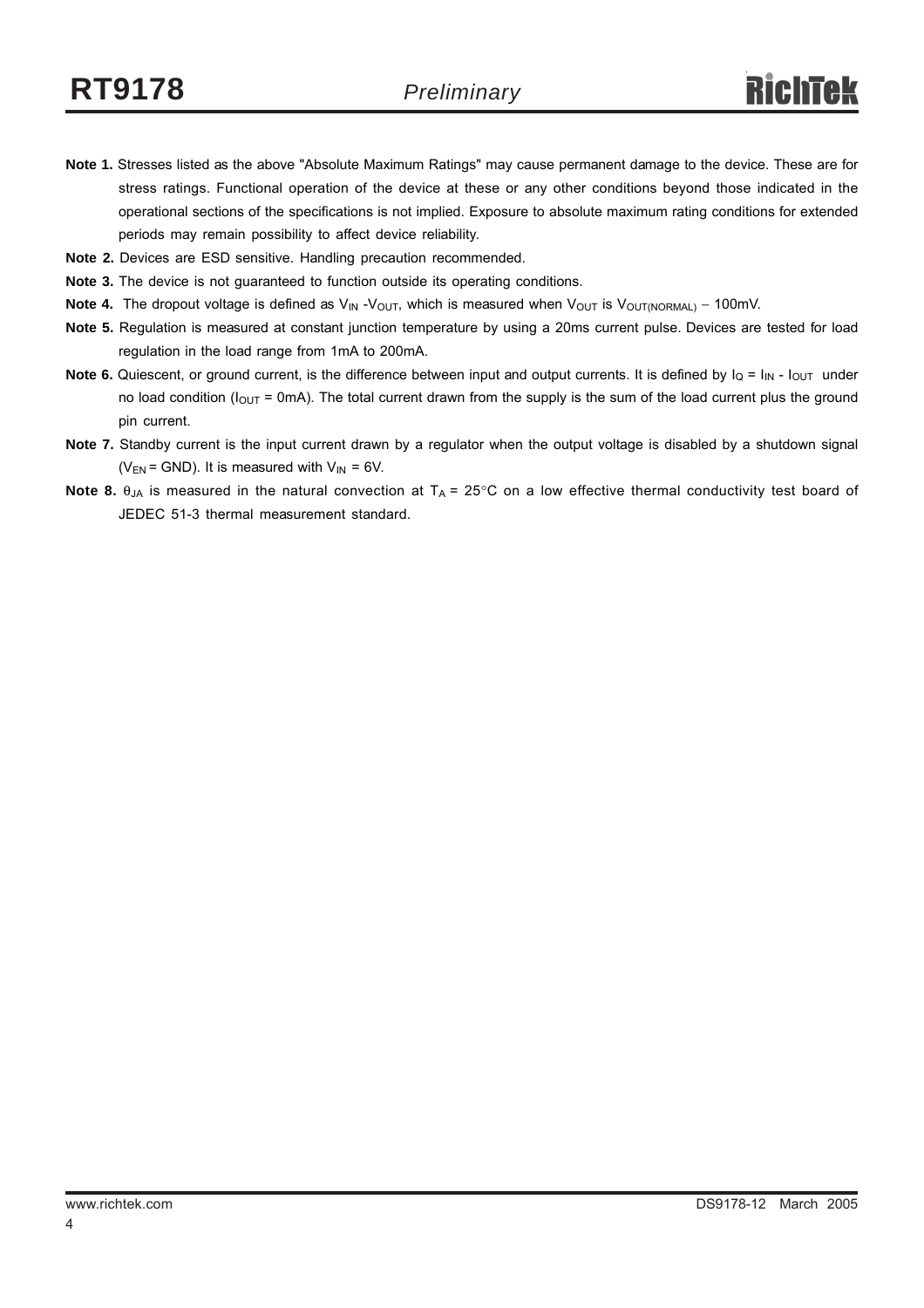## **Typical Operating Characteristics**







**Line Transient Response**  $V_{\text{IN}} = 3.2 \text{ to } 3.8V$  $C<sub>IN</sub>$  = 1uF  $C_{\text{BP}} = 10nF$  $C_{\text{OUT}} = 10uF$ Input Voltage<br>Deviation(V) Input Voltage Deviation(V) 3.8 3.2 Output Voltage<br>Deviation(mV) Output Voltage Deviation(mV) 20 0 -20 Time (500us/Div)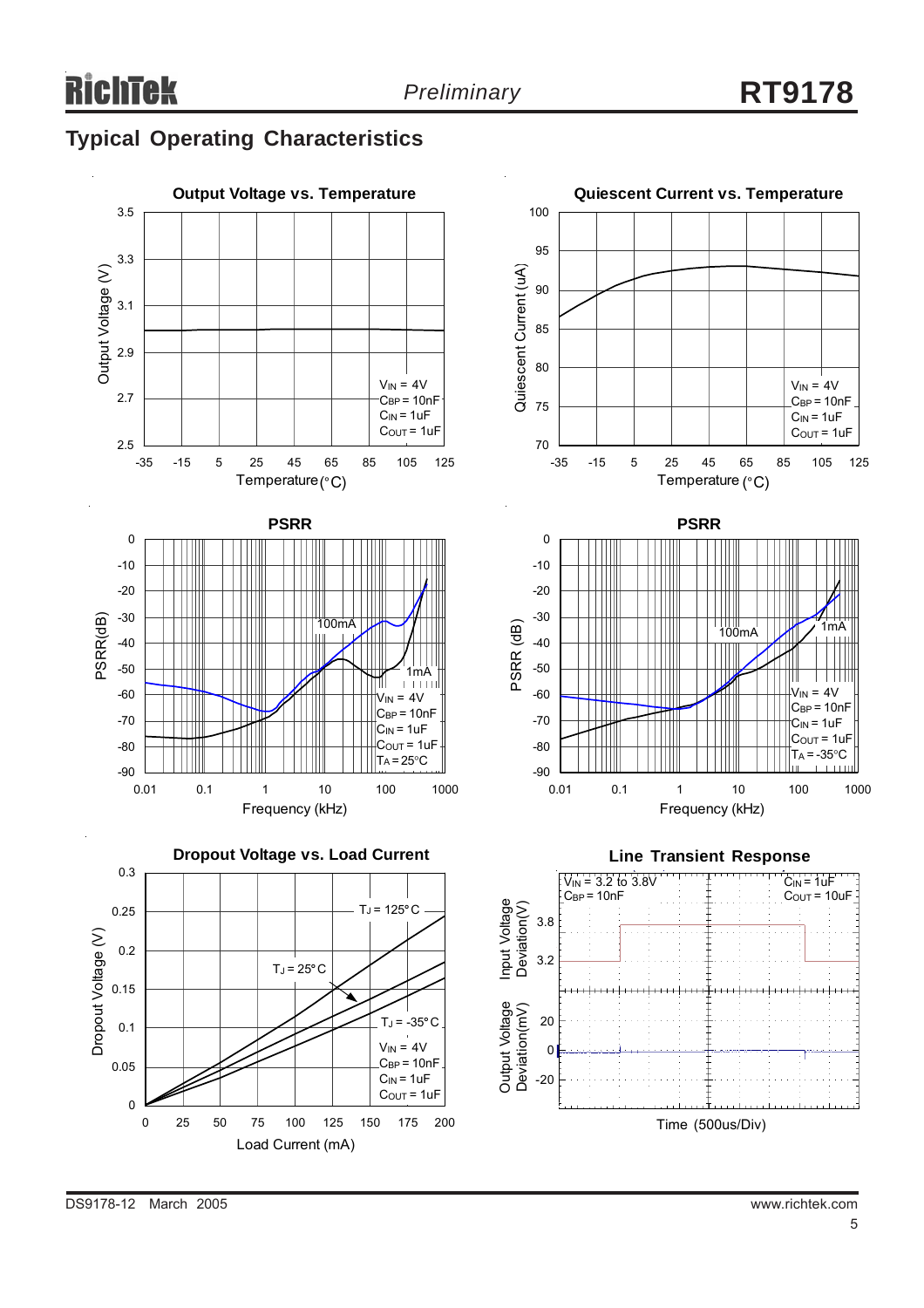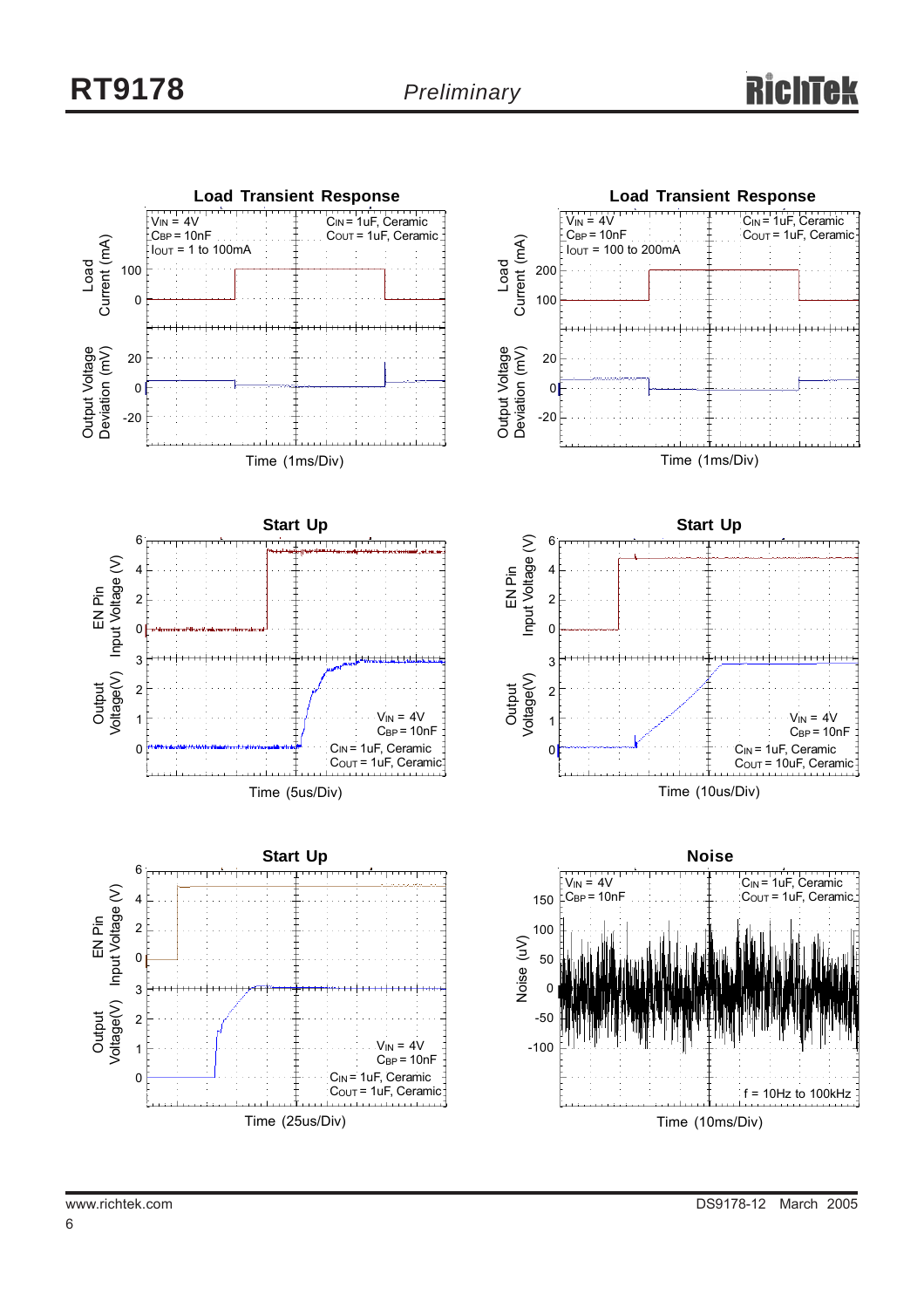## **Application Information**

The RT9178 is ideal for mobile phone and similar batterypowered wireless applications. It provides up to 200mA, from a 2.5V to 6V input. Like any low-dropout regulator, the device requires input and output decoupling capacitors. These capacitors must be correctly selected for good performance (see Capacitor Characteristics Section). Please note that linear regulators with a low dropout voltage have high internal loop gains which require care in guarding against oscillation caused by insufficient decoupling capacitance.

#### **Input Capacitor**

An input capacitance of  $\leq 1 \mu$ F is required between the device input pin and ground directly (the amount of the capacitance may be increased without limit). The input capacitor *MUST* be located less than 1 cm from the device to assure input stability (see PCB Layout Section). A lower ESR capacitor allows the use of less capacitance, while higher ESR type (like aluminum electrolytic) require more capacitance.

Capacitor types (aluminum, ceramic and tantalum) can be mixed in parallel, but the total equivalent input capacitance/ESR must be defined as above to stable operation.

There are no requirements for the ESR on the input capacitor, but tolerance and temperature coefficient must be considered when selecting the capacitor to ensure the capacitance will be  $\cong 1\mu$ F over the entire operating temperature range.

#### **Output Capacitor**

The RT9178 is designed specifically to work with very small ceramic output capacitors. The recommended minimum capacitance (temperature characteristics X7R, X5R, Z5U or Y5V) is 1µF to 10µF range with 5m $\Omega$  to 50mΩ range ceramic capacitor between LDO output and GND for transient stability, but it may be increased without limit. Higher capacitance values help to improve transient.

The output capacitor's ESR is critical because it forms a zero to provide phase lead which is required for loop stability.



**Reference Bypass Capacitor (BP)**

Connecting a 10nF between the BP (reference bypass) pin and GND significantly reduces noise on the regulator output. It should be noted that the capacitor is connected directly to a high impedance circuit in the band gap reference. Because this circuit has only a few microamperes flowing into it, any significantly loading on this node will cause a change on the regulated output voltage. For this reason, DC leakage current through the noise bypass capacitor must never exceed 100nA, and should be kept as low as possible for best output voltage accuracy. The type of capacitors best suited for the noise bypass capacitor with either NP0 or C0G dielectric typically have very low leakage. 10nF polypropylene and polycarbonate film capacitors are available in small surface mount packages and typically have extremely low leakage current.

#### **No Load Stability**

The device will remain stable and in regulation with no external load. This is specially important in CMOS RAM keep-alive applications

#### **Shutdown Input Operation**

The RT9178 is shutdown by pulling the EN pin low, and turned on by driving the input high. If the shutdown feature is not required, the EN pin should be tied to VIN to keep the regulator on at all times (the EN pin *MUST NOT* be left floating).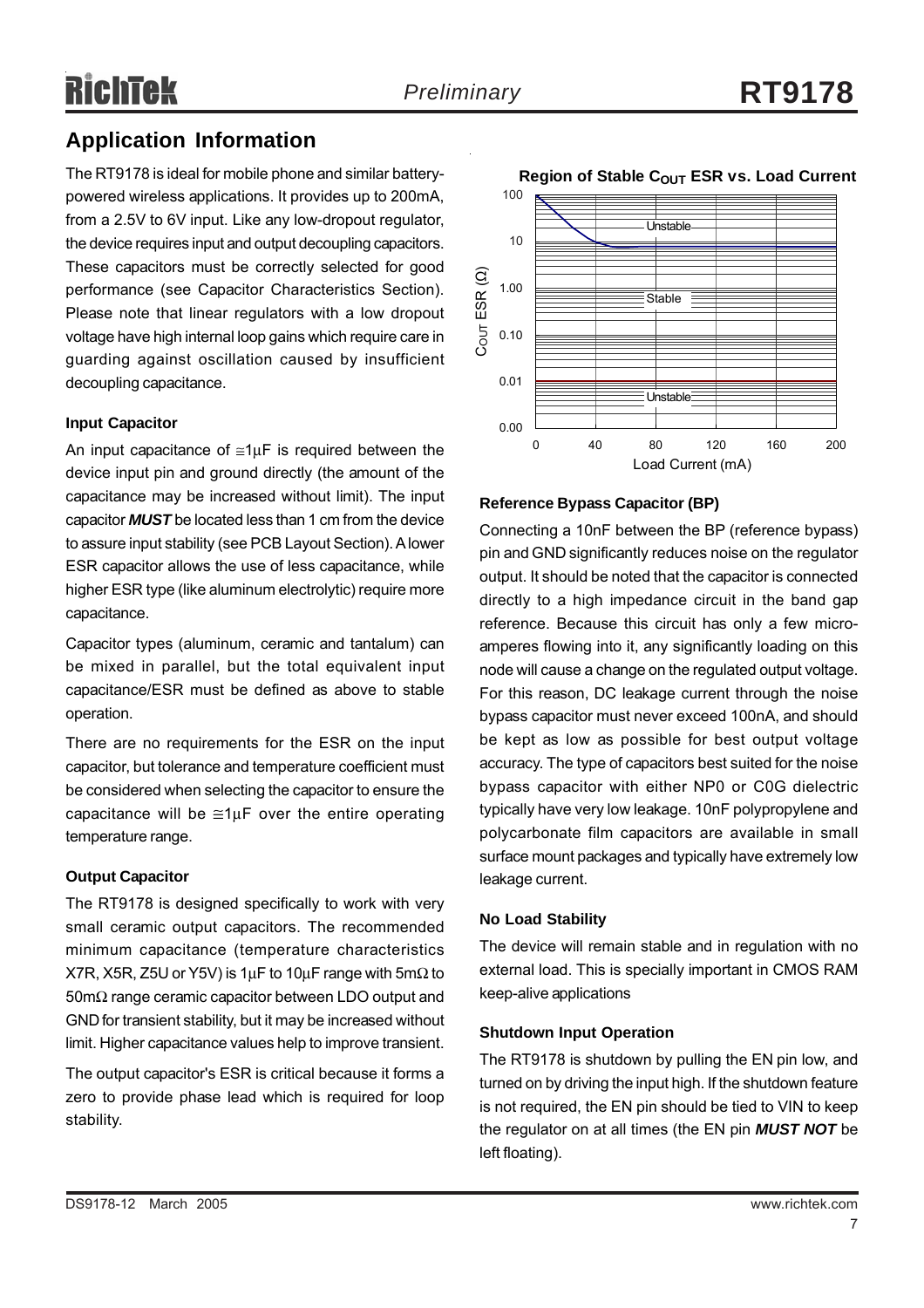To assure proper operation, the signal source used to drive the EN pin must be able to swing above and below the specified turn-on/off voltage thresholds listed in the "Electrical Characteristics" under  $V_{\text{IH}}$  and  $V_{\text{IL}}$ . The ON/ OFF signal may comes from either CMOS output, or an open-collector output with pull-up resistor to the device input voltage or another logic supply. The high-level voltage may exceed the device input voltage, but must remain within the absolute maximum ratings for the EN pin.

#### **Quick Start-Up Time**

The start-up time is determined by the time constant of the bypass capacitor. The smaller the capacitor value, the shorter the power up time, but less noise gets reduced. As a result, start-up time and noise reduction need to be taken into design consideration when choosing the value of the bypass capacitor.

#### **Input-Output (Dropout) Voltage**

A regulator's minimum input-to-output voltage differential (dropout voltage) determines the lowest usable supply voltage. In battery-powered systems, this determines the useful end-of-life battery voltage. Because the device uses a PMOS, its dropout voltage is a function of drain-tosource on-resistance,  $R_{DS(ON)}$ , multiplied by the load current:

 $V_{\text{DROPOUT}} = V_{\text{IN}} - V_{\text{OUT}} = R_{\text{DS(ON)}} \times I_{\text{OUT}}$ 

#### **Current Limit**

The RT9178 monitors and controls the PMOS' gate voltage, limiting the output current to 400mA (typ). The output can be shorted to ground for an indefinite period of time without damaging the part.

#### **Short-Circuit Protection**

The device is short circuit protected and in the event of a peak over-current condition, the short-circuit control loop will rapidly drive the output PMOS pass element off. Once the power pass element shuts down, the control loop will rapidly cycle the output on and off until the average power dissipation causes the thermal shutdown circuit to respond to servo the on/off cycling to a lower frequency. Please refer to the section on thermal information for power dissipation calculations.

#### **Capacitor Characteristics**

It is important to note that capacitance tolerance and variation with temperature must be taken into consideration when selecting a capacitor so that the minimum required amount of capacitance is provided over the full operating temperature range. In general, a good tantalum capacitor will show very little capacitance variation with temperature, but a ceramic may not be as good (depending on dielectric type).

Aluminum electrolytics also typically have large temperature variation of capacitance value.

Equally important to consider is a capacitor's ESR change with temperature: this is not an issue with ceramics, as their ESR is extremely low. However, it is very important in Tantalum and aluminum electrolytic capacitors. Both show increasing ESR at colder temperatures, but the increase in aluminum electrolytic capacitors is so severe they may not be feasible for some applications.

#### **Ceramic:**

For values of capacitance in the 10μF to 100μF range, ceramics are usually larger and more costly than tantalums but give superior AC performance for by-passing high frequency noise because of very low ESR (typically less than 10mΩ). However, some dielectric types do not have good capacitance characteristics as a function of voltage and temperature.

Z5U and Y5V dielectric ceramics have capacitance that drops severely with applied voltage. A typical Z5U or Y5V capacitor can lose 60% of its rated capacitance with half of the rated voltage applied to it. The Z5U and Y5V also exhibit a severe temperature effect, losing more than 50% of nominal capacitance at high and low limits of the temperature range.

X7R and X5R dielectric ceramic capacitors are strongly recommended if ceramics are used, as they typically maintain a capacitance range within  $\pm$  20% of nominal over full operating ratings of temperature and voltage. Of course, they are typically larger and more costly than Z5U/ Y5U types for a given voltage and capacitance.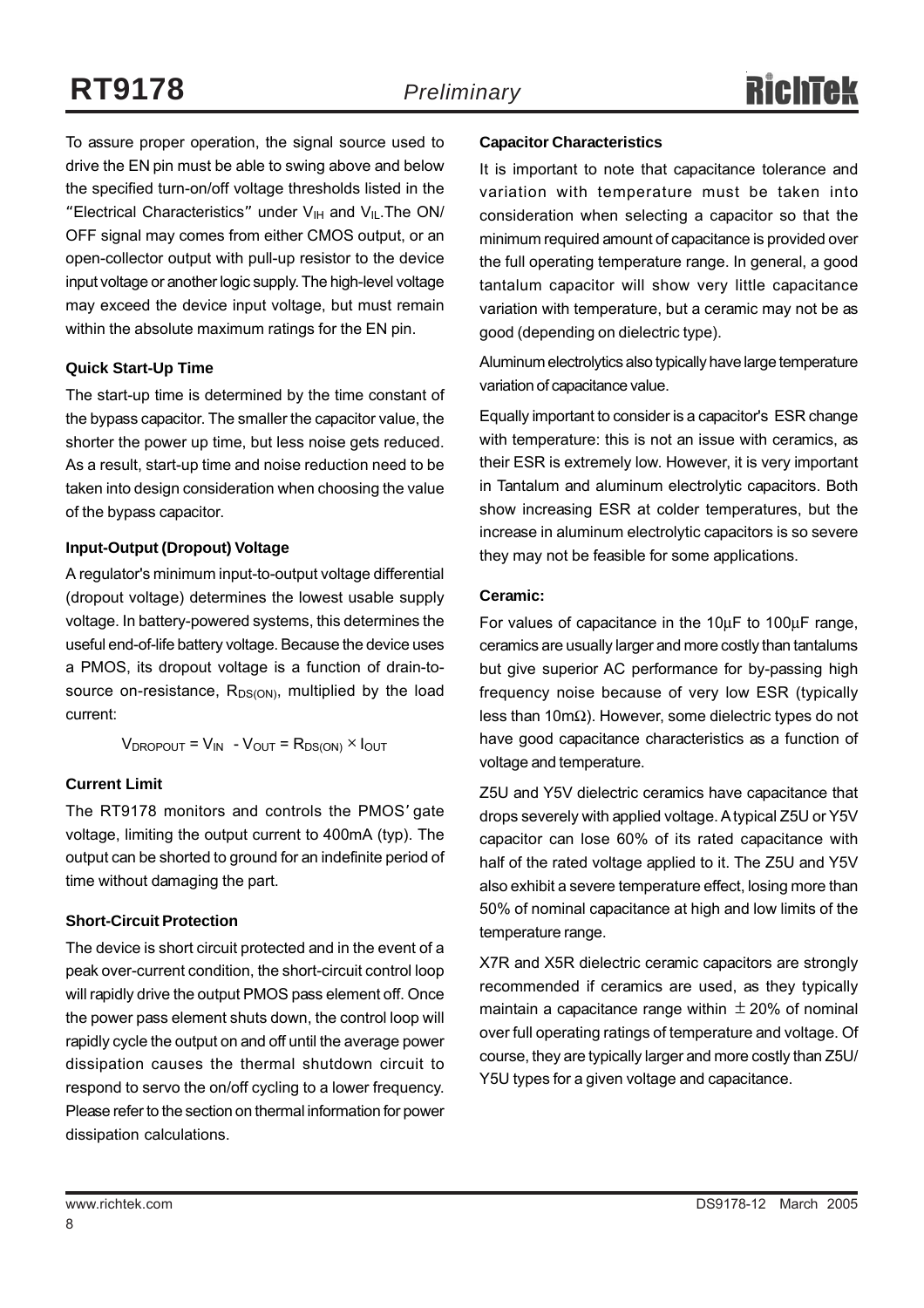# **RichTek**

#### **Tantalum:**

Solid tantalum capacitors are recommended for use on the output because their typical ESR is very close to the ideal value required for loop compensation. They also work well as input capacitors if selected to meet the ESR requirements previously listed.

Tantalums also have good temperature stability: a good quality tantalum will typically show a capacitance value that varies less than 10 to 15% across the full temperature range of 125°C to −40°C. ESR will vary only about 2X going from the high to low temperature limits.

The increasing ESR at lower temperatures can cause oscillations when marginal quality capacitors are used (if the ESR of the capacitor is near the upper limit of the stability range at room temperature).

#### **Aluminum:**

This capacitor type offers the most capacitance for the money. The disadvantages are that they are larger in physical size, not widely available in surface mount, and have poor AC performance (especially at higher frequencies) due to higher ESR and ESL.

Compared by size, the ESR of an aluminum electrolytic is higher than either Tantalum or ceramic, and it also varies greatly with temperature. A typical aluminum electrolytic can exhibit an ESR increase of as much as 50X when going from 25°C down to −40°C.

It should also be noted that many aluminum electrolytics only specify impedance at a frequency of 120Hz, which indicates they have poor high frequency performance. Only aluminum electrolytics that have an impedance specified at a higher frequency (between 20kHz and 100kHz) should be used for the device. Derating must be applied to the manufacturer's ESR specification, since it is typically only valid at room temperature.

Any applications using aluminum electrolytics should be thoroughly tested at the lowest ambient operating temperature where ESR is maximum.

#### **Thermal Considerations**

The RT9178 series can deliver a current of up to 200mA over the full operating junction temperature range. However, the maximum output current must be derated at higher ambient temperature to ensure the junction temperature does not exceed 125°C.

With all possible conditions, the junction temperature must be within the range specified under operating conditions. Power dissipation can be calculated based on the output current and the voltage drop across regulator.

$$
P_D = (V_{IN} - V_{OUT}) I_{OUT} + V_{IN} I_{GND}
$$

The final operating junction temperature for any set of conditions can be estimated by the following thermal equation:

$$
P_{D\,(MAX)} = (T_{J\,(MAX)} - T_A / J \theta_{JA}
$$

Where  $T_{J (MAX)}$  is the maximum junction temperature of the die (125 $\degree$ C) and T<sub>A</sub> is the maximum ambient temperature. The junction to ambient thermal resistance  $(\theta_{JA})$  for SOT-23-5 package at recommended minimum footprint is 250 $\degree$ C/W ( $\theta_{JA}$  is layout dependent). Visit our website in which "Recommended Footprints for Soldering Surface Mount Packages" for detail.

#### **PCB Layout**

Good board layout practices must be used or instability can be induced because of ground loops and voltage drops. The input and output capacitors *MUST* be directly connected to the input, output, and ground pins of the device using traces which have no other currents flowing through them.

The best way to do this is to layout  $C_{IN}$  and  $C_{OUT}$  near the device with short traces to the  $V_{IN}$ ,  $V_{OUT}$ , and ground pins. The regulator ground pin should be connected to the external circuit ground so that the regulator and its capacitors have a "single point ground" .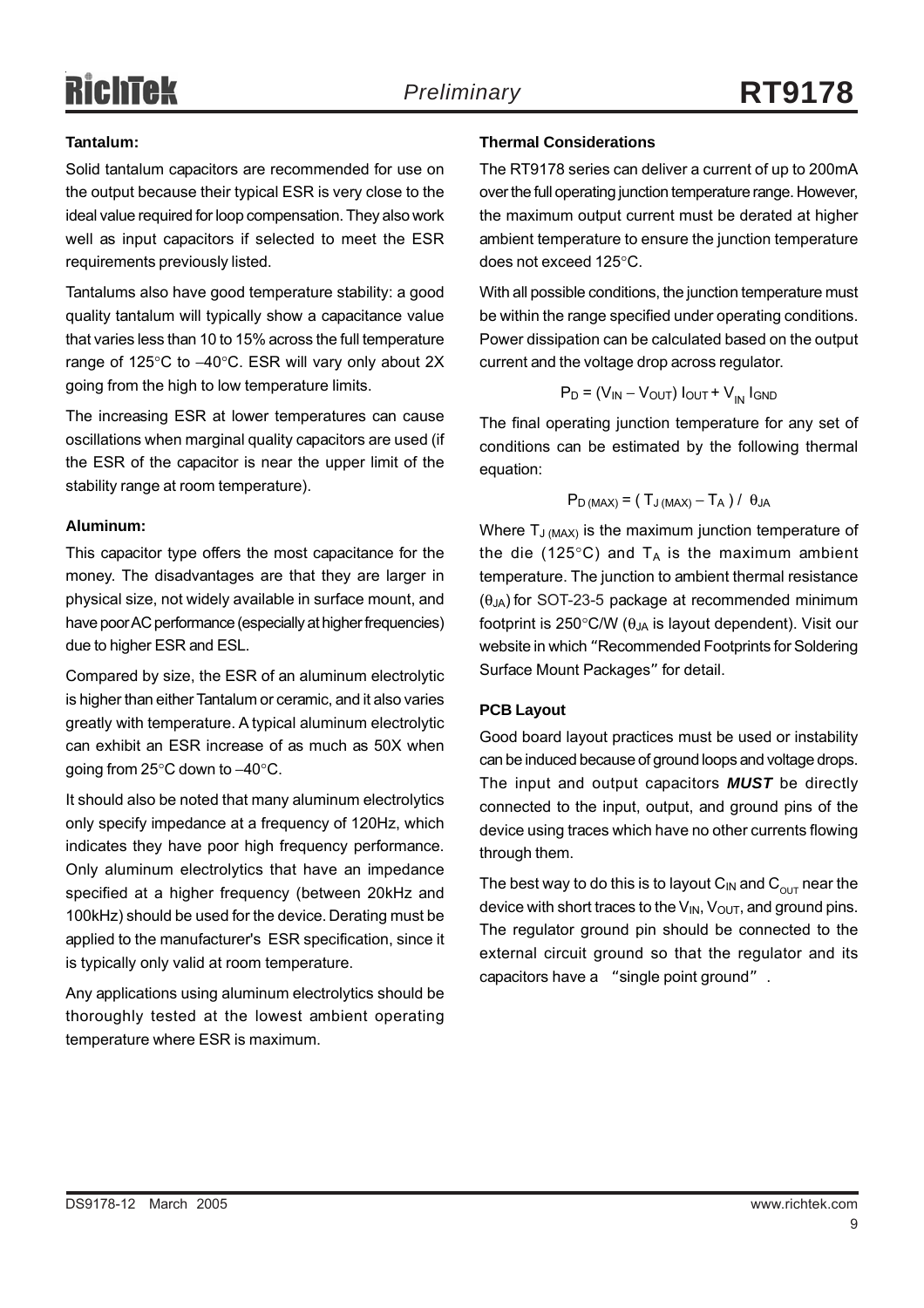It should be noted that stability problems have been seen in applications where "vias" to an internal ground plane were used at the ground points of the device and the input and output capacitors. This was caused by varying ground potentials at these nodes resulting from current flowing through the ground plane. Using a single point ground technique for the regulator and it' s capacitors fixed the problem. Since high current flows through the traces going into  $V_{IN}$  and coming from  $V_{OUT}$ , Kelvin connect the capacitor leads to these pins so there is no voltage drop in series with the input and output capacitors.

Optimum performance can only be achieved when the device is mounted on a PC board according to the diagram below:



SOT-23-5 Board Layout